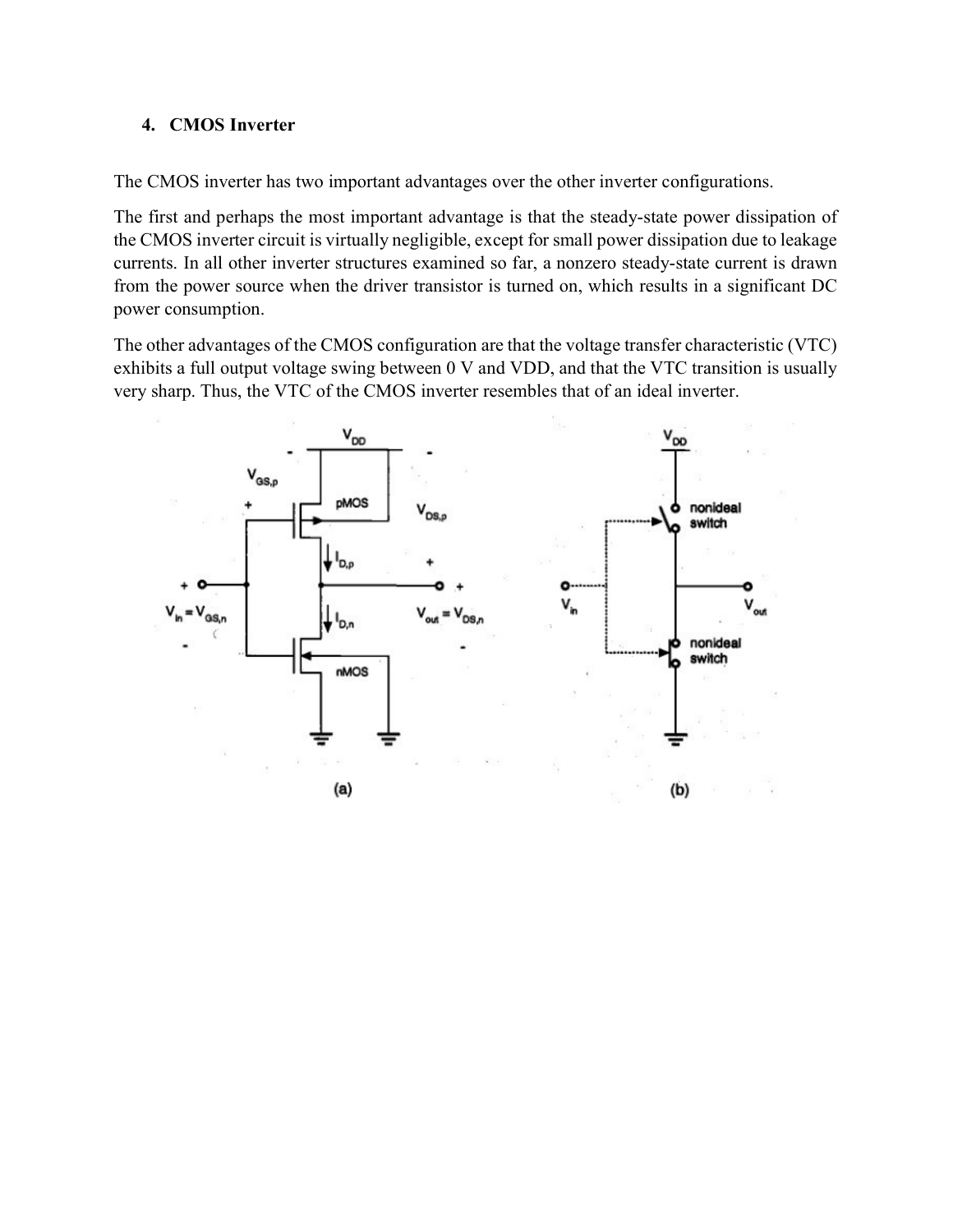## VTC Characteristic:







For Symmetric Inverter  $V_{t0}=V_{t0n}=-V_{t0p}:K_R=1$ 

$$
\left(\frac{W}{L}\right)_n = \frac{\mu_p}{\mu_n} \approx \frac{230 \text{ cm}^2/\text{V} \cdot \text{s}}{580 \text{ cm}^2/\text{V} \cdot \text{s}}
$$

$$
\left(\frac{W}{L}\right)_p \approx 2.5 \left(\frac{W}{L}\right)_n
$$